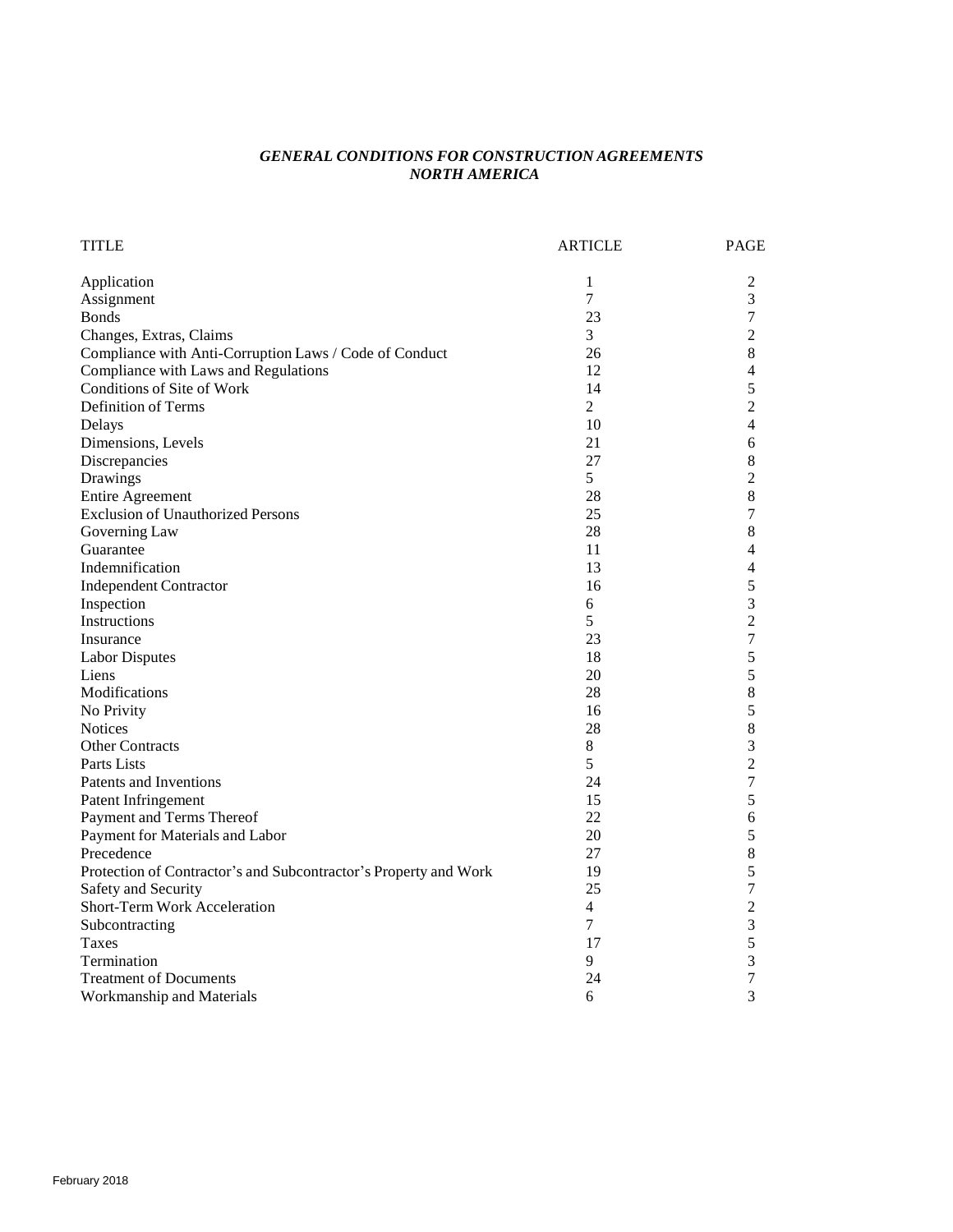# **ARTICLE 1. APPLICATION**

These General Conditions apply to the work to be performed on the Project. Subcontractors, if any, shall be supplied with a copy of these General Conditions and no contracts or arrangements with them shall be in conflict with these General Conditions.

## **ARTICLE 2. DEFINITION OF TERMS**

- The term "Owner," shall mean APCI unless specifically noted otherwise in the Construction Agreement.
- B. The term "APCI" shall mean Air Products and Chemicals, Inc. and its affiliates and any successor entities.<br>C. The term "Contractor" shall mean the company awarded this work by APCI and named on Page 1 of the C
- The term "Contractor" shall mean the company awarded this work by APCI and named on Page 1 of the Construction Agreement.
- D. The term "Engineer" shall mean the designated representative of the Owner in charge of the Project for the Owner, at the site of the Project, or elsewhere.
- E. The term "Project" shall mean the facilities, installations, structures or other subject matter related to the Construction Agreement.
- The term "Subcontractor" shall mean any individual, firm, or corporation, other than an employee of the Contractor, who contracts with the Contractor or any other Subcontractor to furnish labor and materials in connection with the Project. Nothing herein, however, shall be construed as establishing any contractual relationship between APCI and any Subcontractor.
- G. The term "Construction Agreement" shall mean that certain construction agreement between APCI, Owner (if applicable) and the Contractor (and any amendments or supplements thereto) to which these General Conditions are attached and incorporated therein.
- H. The term "Contract" shall mean the Construction Agreement and these General Conditions (and any amendments or supplements thereto).

## **ARTICLE 3. CHANGES, EXTRAS AND CLAIMS**

- A. APCI may, at any time, by a written order duly signed by APCI's duly authorized representative, and without notice to any sureties, make any changes in, additions to or deletions from the work to be performed under this Contract provided that such changes, additions or deletions are reasonable related to the original scope of the work hereunder. If any such changes, additions or deletions so ordered cause an increase or decrease in the cost to the Contractor of its performance hereunder or in the time required for performance, an equitable adjustment shall be made on the basis of such increase or decrease and this Contract shall be modified in writing accordingly; provided that, (a) in the case of any addition to or deletion from any portion or portions of the work for which a unit price is specified in this Contract, any such addition or deletion shall be made solely on the basis of such unit price, (b) in case of any addition to any portion or portions of the work for which no unit price is specified in this Contract or APCI, at its sole discretion, decides not to use the specified unit prices, the increase in the consideration payable hereunder, if any, shall be on the basis of a mutually agreed upon fixed price, or on the basis of a time and material charge as provided in this Contract, and (c) in case of any deletion to any portion or portions of the work for which no unit price is specified in this Contract, APCI shall be entitled to a credit based upon the resulting decrease in the Contractor's costs of performance hereunder, without any deduction from such credit of any loss by the Contractor of any expected or anticipated profits, whether or not relating to the deleted work and, any such claim is hereby expressly waived and released by the Contractor. In the event APCI and Contractor cannot agree to a mutually acceptable fixed price as described in (b) above, a guaranteed maximum price will be established and the Contractor shall perform the work on a time and material basis; however, APCI shall in no event be liable for any amount in excess of the guaranteed maximum price.
- B. Any claim by the Contractor for an adjustment under this Article must be asserted in writing within ten (10) calendar days from the date a change is ordered. Even though the parties may fail to agree upon the extent or amount of adjustment hereunder, the Contractor shall nevertheless proceed promptly and diligently with the prosecution of the work as so changed; provided however, that Contractor shall not be deemed to prejudice its claims to an adjustment by so proceeding. If Contractor desires to submit a claim for an adjustment under this Article for some reason other than a change in the scope of work, including but not limited to claims for delay, acceleration or productivity impacts, notice of Contractor's intent to make such claim shall be made within ten (10) calendar days from the date Contractor intends to allege that the work was impacted.
- C. If any extra, additional or different work is performed by the Contractor without a previous written order therefor, signed by APCI's duly authorized representative, no addition to the consideration provided in this Contract shall be made on account of such extra, additional or different work, and the Contractor shall be conclusively deemed to have waived and released any claim for extra or additional compensation therefor, or for any damages in connection therewith.
- D. Work performed on the basis of time and material shall not be performed either in whole or in part on a premium time basis (including overtime, Saturdays, Sundays, and holidays) unless the Contractor obtains the prior written consent of APCI's duly authorized representative. If Contractor should perform work on a premium time basis without obtaining said consent, then all costs relating to the premium time portion shall be borne solely by the Contractor without recourse to APCI.
- E. For each and every item of work performed on a time and material basis, Contractor shall submit daily reports which shall list the time and trades used, materials consumed, and hours and types of rental equipment used. Such reports shall be submitted no later than the following workday to APCI's representative for approval. Invoices submitted for work performed on a time and material basis must be supported by duly approved copies of such daily reports. APCI shall be under no obligation to pay invoices which are not supported as described herein.
- F. Contractor shall take and afford APCI the advantage of all reasonably available cash and trade discounts, rebates, allowances, credits, salvage, commissions and other similar items. Contractors shall require its Subcontractors to take and afford Contractor the advantage of all reasonably available cash and trade discounts, rebates, allowances, credits, salvage, commissions and other similar items, which advantage shall be passed on in full to APCI. Contractor shall bear the cost and/or loss of failure to comply with this provision unless such failure is found to be justifiable.

#### **ARTICLE 4. SHORT-TERM WORK ACCELERATION**

If, for reasons other than inexcusable delays or other fault of the Contractor, APCI requests that the completion of work hereunder be accelerated and, in such event, authorizes the performance on a premium time basis of the whole or any part of such work designated in writing by APCI's representative, the Contractor agrees to accelerate the designated part of the work and APCI agrees to reimburse the Contractor for the actual out-of-pocket costs for the direct labor involved in the premium time basis. Contractor may be entitled to reimbursement for addition Indirect Labor and additional Construction Equipment costs needed for execution of Short-Term Acceleration as approved by APCI. Not all accelerations will result in the need for extra Indirect Labor or Construction Equipment.

#### **ARTICLE 5. DRAWINGS; PARTS LISTS; INSTRUCTIONS**

- A. Where drawings are required, the fabrication, delivering, or installation of the work covered by drawings shall not commence prior to the APCI approval.
- B. The Contractor shall furnish, at its own expense, all drawings, parts lists, catalogs, instructions and the like which, in the opinion of APCI, are required in connection with the work hereunder. All drawings shall show the title and location of the work and shall clearly show the relation of the various parts to the main members and lines of the structure or facility to which the work relates. Where fabrication of the work depends upon field measurements, the Contractor shall make the same and note them upon the drawings before submitting such drawings for APCI's approval. All drawings shall be submitted for APCI's approval in the order in which materials are needed at the Project site. Approval of drawings by APCI, the Engineer or the Owner, regardless of whether such drawings have been changed in order to obtain such approval, shall not relieve the Contractor from responsibility for defects, insufficiencies, errors or omissions therein or defects, insufficiencies, errors or omissions resulting therefrom; and any and all additional and corrective work and material required by any such defects, insufficiencies, errors or omissions shall be performed by the Contractor at its own expense.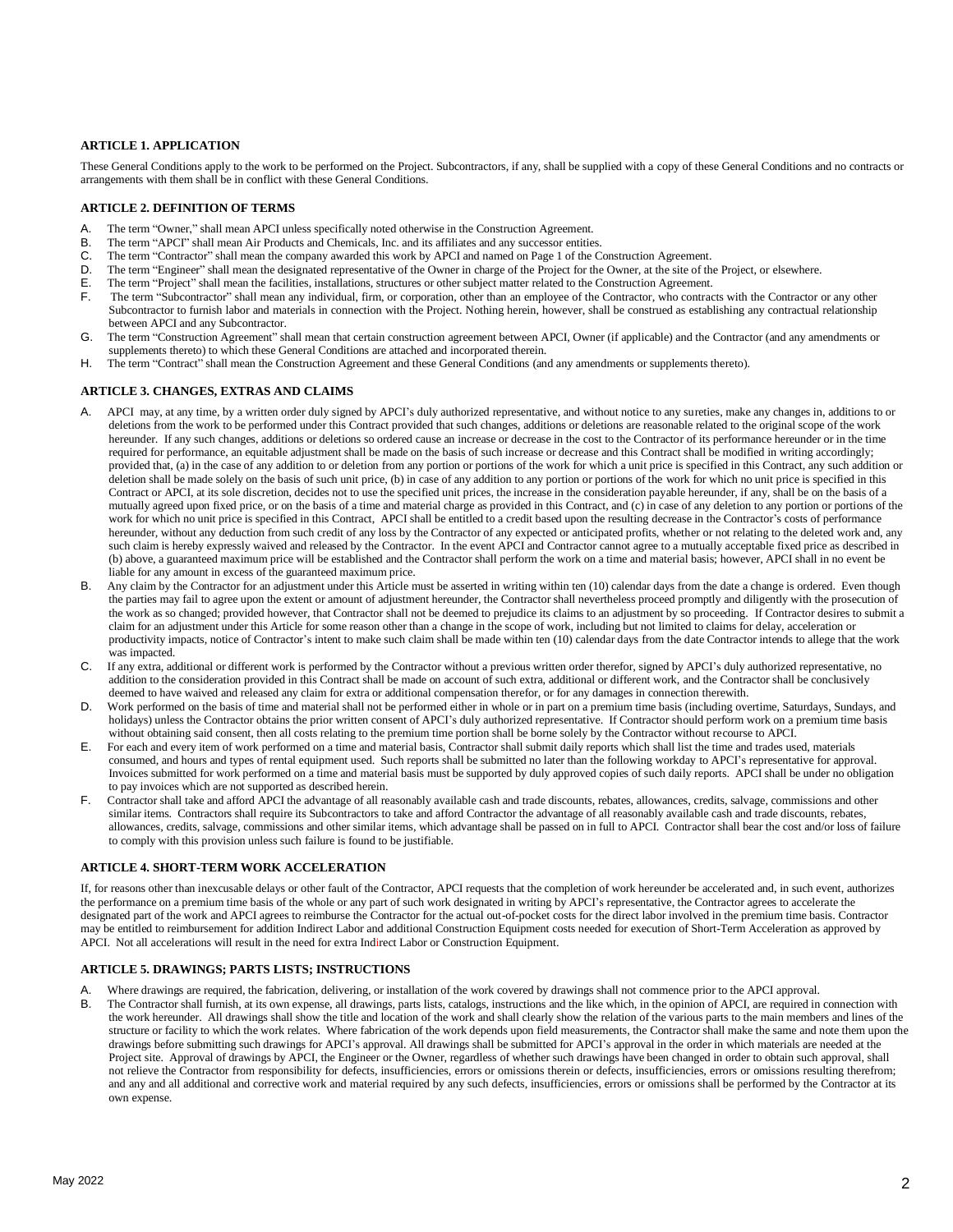## **ARTICLE 6. WORKMANSHIP AND MATERIALS; INSPECTION**

- A. Except to the extent otherwise specifically provided in this Contract, all workmanship, material, equipment and articles incorporated in the work covered by this Contract shall be in accordance with the specification and new and unused, of first-class quality and of the best grade of their respective kinds for the purposes intended. Where workmanship, material, equipment or articles are referred to in this Contract as "equal to" any particular kind of standard, APCI shall decide any question of equality. Where called for in this Contract or when directed by APCI, the Contractor shall, at its own expense, submit samples of materials or other items to be used in the work. Materials, equipment and other articles installed or used without specific written approval from APCI shall be at the risk of subsequent rejection.
- B. All workmanship, materials, equipment and articles shall be subject to inspection, examination and test at any and all times during the manufacture, installation or construction thereof and at any and all places where such manufacture, installation or construction are carried on. APCI shall have the right to reject or require the correction of materials and workmanship which are defective or which are not in strict accordance with this Contract. Rejected workmanship shall be satisfactorily corrected and rejected material, equipment and other articles shall be replaced, without charge therefor, and the Contractor shall, at its own cost and expense, promptly segregate and remove from the Project the rejected material, equipment and articles. If the Contractor fails to proceed at once with the replacement of rejected material, equipment or articles, or the correction of defective workmanship, APCI may, by contract or otherwise, replace such material or correct such workmanship and charge the cost thereof to the Contractor, or may terminate the right of the Contractor to proceed as provided in Article 9A below, the Contractor and its sureties, if any, being liable for any extra costs or damage as provided in the said Article 9A.
- Should it be considered necessary or advisable by APCI, at any time before final acceptance of all of the work hereunder, to make an examination of work already completed, by removing or tearing out the same, the Contractor shall, upon request, promptly furnish all necessary facilities, labor and materials therefor. If such work is found to be defective in any material respect due to the fault of the Contractor or any of its Subcontractors, the Contractor shall bear all the costs and expenses of such examination and of satisfactory reconstruction. If however, such work is found to meet the requirements of this Contract, the Contractor shall be reimbursed for actual costs of such examination and reconstruction on a time and material basis in accordance with this Contract. No failure of APCI or any of its representatives to discover or reject materials or work not in strict accordance with this Contract shall be deemed an acceptance thereof or a waiver of defects therein. No payment by APCI or partial or entire use or occupancy of the work or premises shall be construed as an acceptance of work and materials not in strict accordance with this Contract. It is expressly understood that no representative of APCI or the Owner is authorized to change any provisions of this Contract, including those pertaining to inspection and tests, except as provided in Article 27 hereof; and that the presence or absence of any representative of APCI or the Owner will not relieve the Contractor from its responsibility for work and materials not in strict accordance with this Contract.
- D. Final inspection of the work will be made upon the completion of the Contractor's activities, it being expressly understood that APCI's acceptance of the work, pursuant to such final inspection, shall not relieve the Contractor from the consequences of any defect (whether or not latent), shall not relieve the Contractor from its guarantee or warranty obligations, and shall in no event be deemed a waiver by APCI, the Engineer or the Owner, in any respect or degree whatsoever, of any of the terms or provisions of this Contract or any of the rights of APCI, the Engineer or the Owner in the event the Contractor shall have failed, or shall fail, to comply strictly with the terms and provisions thereof.

# **ARTICLE 7. SUBCONTRACTING; ASSIGNMENT**

- A. No part of this Contract shall be subcontracted by the Contractor except with the express prior written approval of APCI. No subcontract shall in any event relieve the Contractor from its obligations to APCI hereunder, nor purport to bind APCI or the Owner thereunder, but each such subcontract shall contain provisions binding the Subcontractor to a strict compliance with the terms and provisions of this Contract, and shall contain a provision permitting the assignment thereof by the Contractor to APCI. APCI shall have the right to assign to the Owner, at any time, any or all of its rights, title, interests or obligations under this Contract.
- B. Except as otherwise previously approved in writing by APCI, neither this Contract nor any interest therein, nor any claim thereunder, nor any sum or sums which may become due or owing to the Contractor as a result of its performance thereof, shall be assigned, transferred, or pledged by the Contractor.

# **ARTICLE 8. OTHER CONTRACTS**

APCI may perform work not covered by this Contract and may award contracts and subcontracts to others for such work. The Contractor shall fully cooperate with APCI and/or such other contractors and subcontractors and carefully fit and coordinate its own work with the work of APCI and such other contractors and subcontractors, neither committing nor permitting any act, omission or condition which might interfere with or adversely affect the performance of work by APCI or any other contractor or subcontractor.

#### **ARTICLE 9. TERMINATION**

#### A. TERMINATION FOR CAUSE

If (a) Contractor files a petition in bankruptcy or is adjudged a bankrupt, or a petition for a dissolution or a reorganization of its affairs is filed by or against the Contractor, or if it shall make an assignment for the benefit of its creditors, or if a receiver, trustee or liquidator, whether temporary or permanent, shall be appointed for the Contractor or for any of its property; or (b) a judgment shall be entered against the Contractor and shall remain unsatisfied or unbonded for three days after the date of entry; or (c) the Contractor shall fail, refuse or neglect to supply a sufficient number or skilled workmen and other employees, or to prosecute the work or any part thereof with the diligence required to insure its progress and completion within the time or times provided in this Contract; or (d) the contractor shall fail to pay when due any obligation which it shall incur in the performance of the work covered by this Contract; or (e) the Contractor shall fail, during the progress of the work, to comply with the requirements, directions and instructions of APCI, the Engineer, or the Owner; or (f) the Contractor shall fail to perform the work covered by this Contract to the satisfaction of APCI, the Engineer, or the Owner, or (g) Contractor shall breach any of the material terms or provisions of the Contract; then, and in any such event, APCI, without prejudice to any other right or remedy which it shall or might possess, may, at any time, terminate the right of the Contractor to proceed hereunder, in whole or part, by mailing a five (5) day written notice to that effect to the Contractor. Such termination may, as specified in such notice, affect all of the work hereunder or at

APCI' s option may affect only part of the work. Upon termination, pursuant to the provisions of this Clause A, APCI may take over the terminated work and prosecute it toward or to completion, by contract or otherwise, utilizing such services of others as in APCI's sole discretion may be suitable, qualified or competent for the purpose. In the event that APCI takes over the terminated work and prosecutes it toward or to completion, by contract or otherwise, APCI may, for such purpose, take possession of and utilize such materials, machinery, equipment, tools, plant and appliances as may be on the site of the Contractor's work and, in APCI's opinion, necessary therefor. APCI may also exercise all rights, options and privileges of the Contractor under its subcontracts, purchase orders or otherwise, in connection with the Contractor's work, and the Contractor expressly covenants and agrees that it will promptly assign its rights thereunder to APCI, as and to the extent requested by APCI. Upon termination under the provisions of this Clause A, the Contractor shall not be entitled to receive any further payment until the entire Project has been fully completed and accepted by APCI or the Owner. If the unpaid balance of the compensation to be paid the Contractor hereunder shall exceed the cost and expense of completing the work (which shall include the cost of insurance, taxes, overhead and all managerial, administrative, legal, and inspection services as well as a reasonable profit and all damages for delay), or if, in the event the work is not prosecuted towards or to completion, such unpaid balance shall exceed the costs and damages to which APCI is entitled under the provisions hereof, or by law, such excess shall be paid to the Contractor by APCI; if such cost and expense and/or such damage shall exceed such unpaid balance, the Contractor shall be liable to APCI for the excess.

## B. TERMINATION FOR CONVENIENCE

In the event of the temporary or permanent abandonment or relinquishment by APCI or the Owner, in whole or in part, of the Project or the facilities of the Project to which the work hereunder relates, the undertakings of the Contractor hereunder may be terminated by APCI at any time, in whole or in part, upon the mailing or delivery by APCI to the Contractor of a notice of termination specifying the extent to which the Contractor's undertakings shall be terminated and the date upon which such termination shall become effective, which shall not be earlier than four (4) days from the date of such notice of termination. The undertakings of the Contractor may also be terminated under this clause B for the convenience of APCI or the Owner. Upon receipt of a notice of termination hereunder, the Contractor shall take such steps in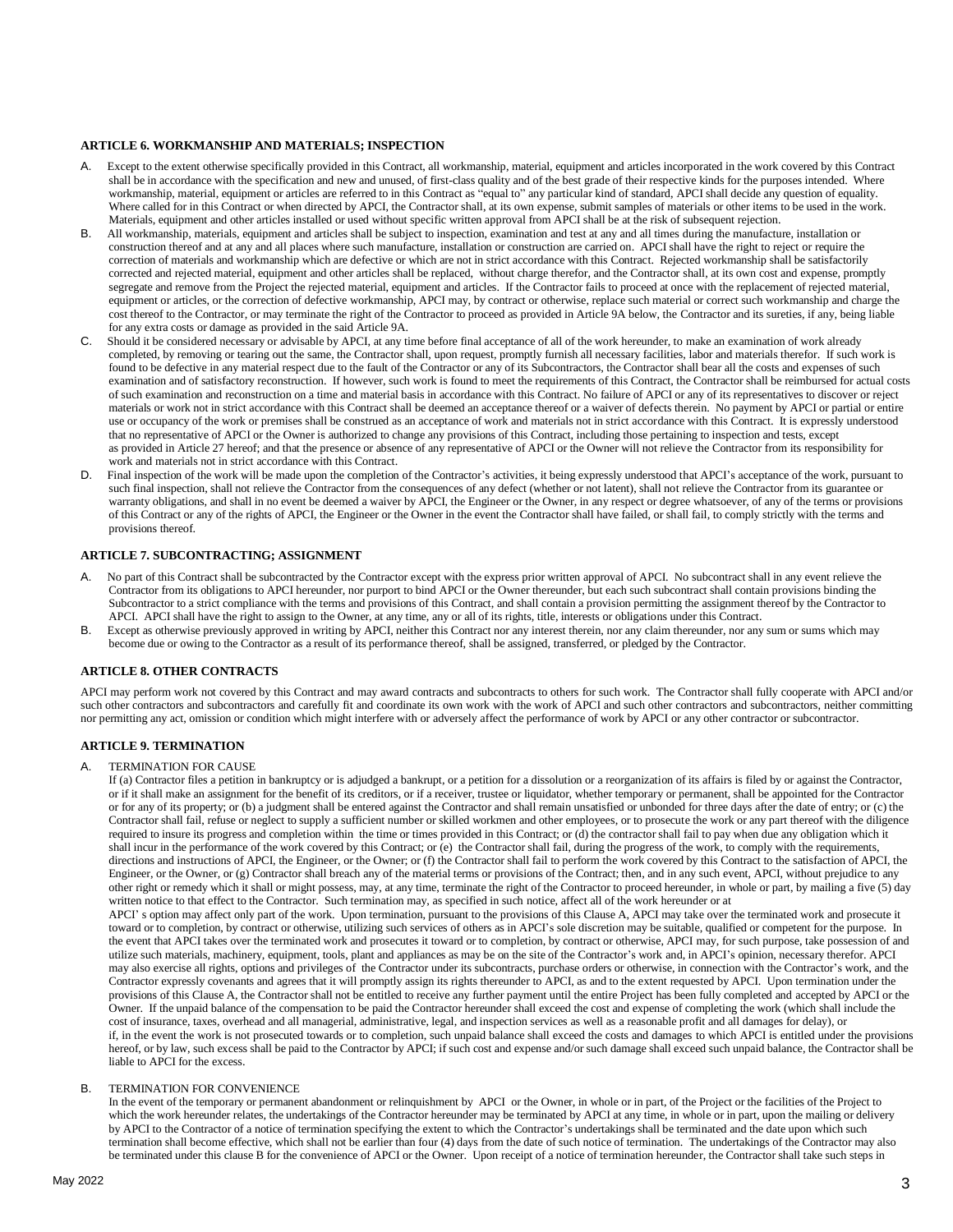discontinuing its performance as may be specified in such notice, and in addition thereto, and to the extent required by APCI, immediately discontinue the work and the placing of orders for materials and supplies in connection with its performance under this Contract, and/or make every reasonable effort to procure cancellation of existing orders and contracts upon terms satisfactory to APCI or the Owner, and/or assign to APCI, as and to the extent required by APCI, all the rights, title and interests of the Contractor under such orders and/or contracts. The Contractor shall thereafter be entitled to retain or receive payment, in accordance with the provisions of this Contract, based upon its costs and expenses incurred prior to the notice of termination or prior to the date specified in such notice for discontinuing its work, and its costs and expenses incurred in taking such steps as are specified herein or in such notice of termination; provided, however, that in no event shall the total of all amounts received and to be received by the Contractor, exclusive of any amounts representing termination costs and expenses which would not have been incurred except for termination, hereunder, exceed the total Contract Price specified in this Contract as the same may be modified in accordance with the provisions of this Contract.

# **ARTICLE 10. DELAYS**

- This Article sets forth the agreed exclusive prerequisites to the assertion by Contractor against APCI of any claim for damages for or arising by reason of any delay, obstruction, retardation or suspension of the work.
- B. Upon encountering any delay whatsoever, irrespective of whether the same shall result from the voluntary act of APCI, matters within or without the control of APCI, Contractor shall, if it desires to protect its rights to make a claim for damages resulting from any particular occurrence or event causing delay, give written notice to APCI of such delay, stating with particularity the date of the onset of such delay and the apparent cause of such delay. Absent the giving of such notice with the particularity required herein within the ten (10) day period following the first day of such delay, Contractor shall be forever barred from subsequently claiming damages for such delay, it being understood that the giving of notice as provided herein with the detail required herein is an absolute condition precedent to any claim by Contractor against APCI for damages for delay.
- C. Contractor may be entitled to a reasonable extension of time within which to complete its performance as a result of delays, to the extent caused by actions or inactions of APCI, and may be entitled to equitable compensation for such delays. The offering of such extension by APCI shall, to the extent of such extension, excuse Contractor from compliance with any "time-of-the-essence" provision otherwise applicable to the completion of the work by Contractor.
- D. In no event shall APCI be liable for any damages for delay where such delay results from labor problems, unavailability of materials, weather conditions, cancellation of insurance, act of God; epidemics, pandemics or other threats to health of safety; terrorism; or from acts or omissions on the part of any contractor (including Contractor herein), subcontractor, or any carrier serving the Project site.

# **ARTICLE 11. GUARANTEE**

The Contractor expressly guarantees and warrants that all workmanship and material performed or furnished under this Contract will conform to the specifications, drawings, samples and other descriptions furnished or adopted by the Contractor and with all applicable terms, provisions and requirements of this Contract, and the Contractor agrees to, and shall immediately upon demand of APCI or the Owner, and at the entire cost and expense of the Contractor, repair and/or replace in a manner satisfactory to APCI and the Owner, any and all work and/or material furnished by the Contractor which may be or may have become defective due to faulty materials and/or workmanship, and/or due to unsatisfactory functioning of plant, equipment or other material furnished hereunder, for which the Contractor is at fault, appearing within one (1) year from the completion of the work hereunder, its acceptance, or the initial operation of the plant, equipment or other matters furnished hereunder, whichever is later; and in connection with such repair and/or replacement

Contractor shall make good all damage caused to other work or materials due to such required replacement and/or repair. Additionally, the Contractor shall accept backcharges for all Contractor related errors that occur during the supply, fabrication, or installation of the Contractors Work on the Project, where contractor did not meet the requirements of the specifications or drawings of the contract

#### **ARTICLE 12. COMPLIANCE WITH LAWS AND REGULATIONS**

- A. The Contractor shall, at its own cost and expense, comply with, and procure the compliance of all of its Subcontractors and suppliers with, all applicable laws, regulations, court decrees, ordinances and other rules of the United States Government (or other government having jurisdiction thereof) and of the state, territory, municipality, or other political subdivision having or exercising jurisdiction in connection with any of the work hereunder. Such compliance shall include among other things, the procuring of all necessary permits and licenses in connection with the work, the compliance with all applicable wage and hour laws and regulations and all other laws, regulations and court decrees dealing with or relating to the employment of persons and to employment practices and the payment of contributions, premiums, and taxes required by such laws or regulations. Contractor shall bear any costs of delay that result from the failure to have or display such permits and licenses as are required by law for Contractor's or Subcontractor's personnel to perform field services under the contract. APCI reserves the right to cause Contractor's or Subcontractor's personnel to verify at the time of such field services the possession of any such required permits and licenses, including, without limitation, the Transportation Worker Identification Credential (TWIC). Where requested by APCI and/or the Owner, Contractor shall furnish a written certification of compliance with laws by Contractor and Subcontractors, which shall be signed by a duly authorized representative of each party providing such certifications.
- B. APCI is a United States Government contractor. APCI complies with Executive Order 11246, Section 503 of the Rehabilitation Act of 1973, and the Vietnam Era Veterans Readjustment Assistance Act of 1974 (VEVRAA), as amended, and their respective implementing regulations. All companies with which APCI does business in the amount of \$10,000 or more per year are notified that the equal employment opportunity (EEO) obligations of the Executive Order and the Rehabilitation Act apply to them as a subcontractor. All companies with which APCI does business in the amount of \$25,000 or more per year are notified that the EEO obligations of VEVRAA, as amended, apply to them as a subcontractor. All companies with which APCI does business in the amount of \$50,000 or more per year are notified that they are obligated to comply with the affirmative action plan provisions of the laws referenced above.
- C. Contractor shall submit to APCI a company-wide Commercial Subcontracting Plan, which is updated annually and prepared pursuant to APCI's Corporate Policy on purchasing from Small Business, Small Disadvantaged Business, and Women-Owned Business concerns in compliance with Public Law 95-507 and FAR 52.219-9 for government contracts and subcontracts for Commercial Products exceeding \$500,000 in value.
- D. Contractor and all of its Subcontractors shall abide by the requirements of 41 CFR 60-1.4(a), 60-300.5(a) and 60-741.5(a). These regulations prohibit discrimination against qualified individuals based on their status as protected veterans or individuals with disabilities, and prohibit discrimination against all individuals based on their race, color, religion, sex, sexual orientation, gender identity or national origin. Moreover, these regulations require that the Contractor and all of its Subcontractors take affirmative action to employ and advance in employment individuals without regard to race, color, religion, sex, sexual orientation, gender identity national origin, protected veteran status or disability.

## **ARTICLE 13. INDEMNIFICATION**

A. The Contractor, except for the negligence or wrongfull conduct of a) APCI and/or b) third party contractor, subcontractor, and/or vendor brought by APCI onto the project, shall defend, indemnify and hold harmless APCI and the Owner, and their respective affiliates, directors, officers, employees and representatives (the "Indemnified Parties"), and hold each of them harmless from any liability, charge, cost, expense, claim, action or suit for injury or death of any persons, including employees of the Contractor, or for damage to property arising out of the performance of this Contractor Subcontractor and the Subcontractors. Contractor shall obtain appropriate insurance coverage with respect to such liability. It is specifically understood that the Contractor hereby accepts and assumes exclusive liability for, and shall defend, indemnify and hold harmless the Indemnified Parties against: (a) the actions noted above and (b) the payment of all contributions, taxes or premiums payable under any federal or state unemployment insurance law or any federal or state social security act measured by or upon the payroll of employees, by whomsoever employed, engaged in the performance of work undertaken by the Contractor in this Contract, and any and all other taxes which may be levied or assessed because of the Contractor's employment of persons or the Contractor's purchase of services or supplies for the performance of its undertakings in this Contract. Contractor shall obtain from each of its Subcontractors an indemnification agreement identical to this Article, which agreement shall name the Indemnified Parties as beneficiaries of such indemnification agreement.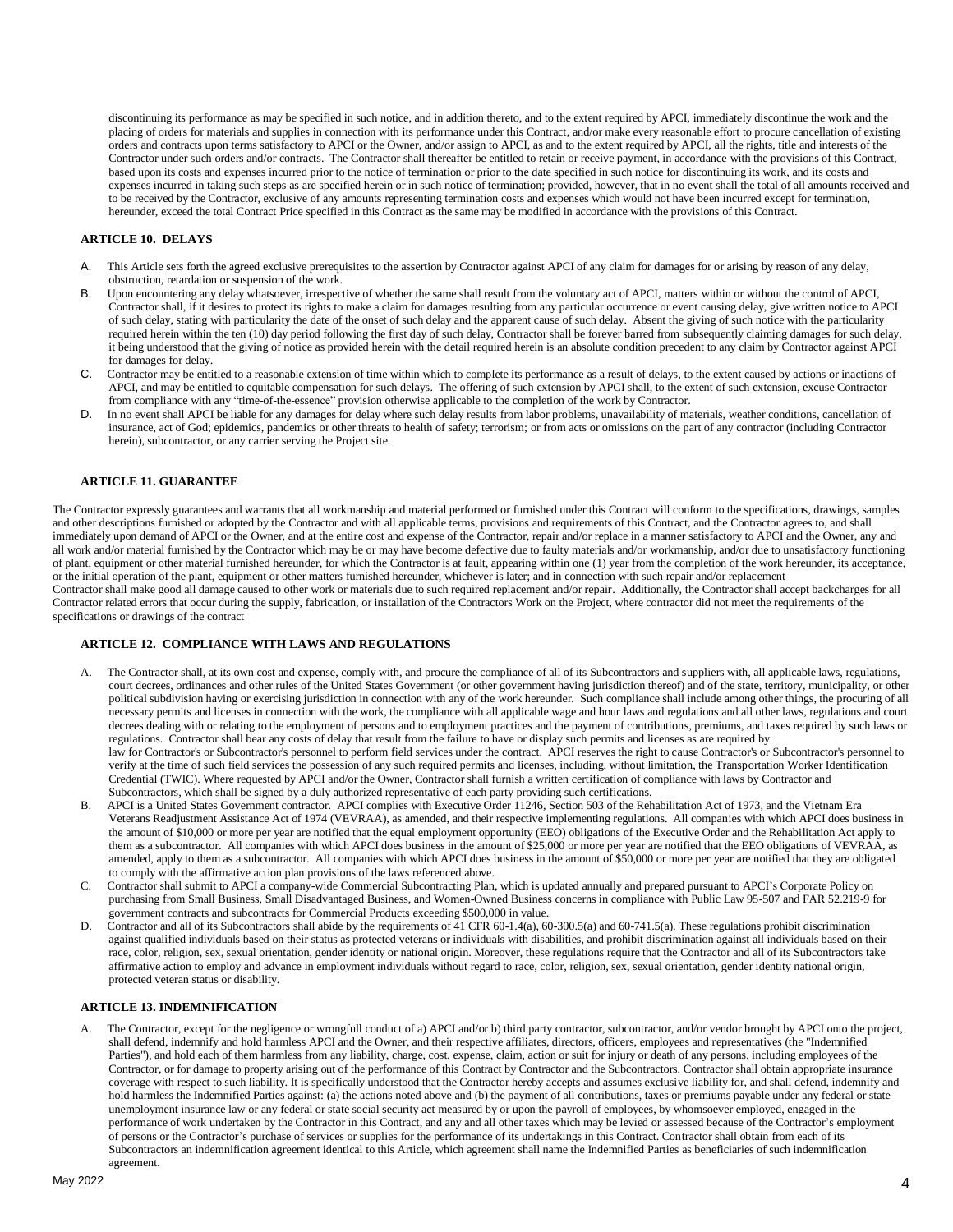B. Notwithstanding anything to the contrary, under no circumstances shall either party be liable to the other for consequential, incidental, special, punitive or indirect loss or damage including, but not limited to, loss of use of the Project, loss of product, loss of profits, whether such loss or damage arises in contract, negligence, strict liability or otherwise, however, for greater certainty, Contractor's indemnification obligations above with respect to third party injury and damage shall not be considered special, incidental, indirect, consequential or punitive damages.

#### **ARTICLE 14. CONDITIONS OF SITE OF WORK**

The Contractor hereby expressly warrants, covenants and agrees that, prior to the execution of this Contract, it has made a complete and careful examination, independent of any information, representations, descriptions or estimates by APCI or the Owner or any of their representatives, of all of the Contract Documents applicable to the work hereunder and of all the conditions and features of the Project site which might be important in the prosecution of its work, and has fully apprised itself of all obstructions, difficulties or conditions which it will or might encounter in the prosecution of the work including, but not limited to, subsurface conditions identified in the Contract Documents, road conditions, and the availability of labor and utilities. The Contractor expressly agrees that neither APCI nor the Owner nor any of their representatives have made any representations of any kind, nature, or description, written or oral, express, implied or otherwise, concerning any of the foregoing, and relying solely and exclusively upon its own evaluation of the conditions which it will or might encounter during the progress of its work, the Contractor does hereby expressly waive and release any and all demands, claims and causes of action against APCI and/or

the Owner which the Contractor might have, possess or assert by reason of any alleged representations, warranties, tests, estimates, descriptions and statements by APCI and/or Owner not expressly set forth in this Contract.

## **ARTICLE 15. PATENT INFRINGEMENT**

The Contractor shall, at its own cost and expense, save and hold APCI, the Owner, and their representatives, assigns or successors, harmless against any and all claims or suits based upon any allegation that the manufacture, use or sale of any materials, supplies, and equipment furnished hereunder infringe any letters patent; provided, however, that neither such obligation nor any other obligation under this Article shall be imposed upon the Contractor in the case of any materials, supplies and equipment required by APCI to be the product of a particular manufacturer or manufacturers, or the design of which is not the responsibility of the Contractor hereunder and instead is supplied by the Owner, APCI or any of their other subcontractors, agents or representatives. The Contractor's obligation under this Article, where such obligation arises, shall include, among other things, the obligation to furnish a defense for APCI and/or the Owner or, at the option of APCI and/or the Owner, to furnish to APCI and/or the Owner all necessary assistance and cooperation to enable APCI and/or the Owner to defend any such claim or suit, all at the Contractor's own expense. If, in the Contractor's opinion, any such claim or suit might ultimately be resolved in the claimant's favor and the Contractor so notified APCI of the same in writing, or if, in any such suit or proceeding, any order is issued restraining or enjoining the use or sale of any such materials, supplies or equipment, the Contractor shall, at its own expense, and as APCI or the Owner shall direct, secure to the benefit of APCI or the Owner, the right to continue using or selling such materials, supplies and equipment, by suspension of the injunction, by procuring a license, or otherwise, or shall replace such materials, supplies and equipment with noninfringing materials, supplies or equipment, or modify them so that they become noninfringing, or remove said enjoined materials and refund the sum paid therefor, together with, in any event, satisfying any order or judgment for the payment of money.

# **ARTICLE 16. INDEPENDENT CONTRACTOR; NO PRIVITY**

It is understood and agreed that the Contractor shall be and remain an independent contractor, maintaining direction and control of its employees and operations, and neither the Contractor nor anyone employed by the Contractor shall be deemed to be a servant, employee or agent of APCI or the Owner. If APCI is not designated as Owner, it is understood that APCI shall be and remain an independent contractor of the Owner, and neither APCI nor anyone employed by APCI shall be deemed to be a servant, employee or agent of the Owner, and that the Owner is not a party to this Contract and no provision of this Contract shall be deemed, interpreted or construed to create any contractual relationship between the Contractor and the Owner, or subject the Owner to any duty, obligation, liability or responsibility to the Contractor for any cause or purpose whatsoever.

# **ARTICLE 17. TAXES**

If a Federal, state, or local tax liability, which is to be reimbursed by APCI and/or the Owner hereunder, is asserted or threatened by a taxing authority against Contractor, Contractor shall notify APCI promptly and provide APCI and/or the Owner with the opportunity to protest and contest (either directly or through the Contractor) such asserted liability, both administratively and in any subsequent judicial proceedings. No claim for any such tax shall be compromised or settled without APCI's prior written consent. Any right Contractor otherwise has hereunder to be reimbursed for any tax (including any interest and penalties) shall be deemed waived if Contractor fails to provide APCI and/or the Owner with an opportunity to protest and contest the asserted tax liability.

# **ARTICLE 18. LABOR DISPUTES**

The Contractor agrees to promptly notify APCI of any labor dispute which has occurred or is imminent and which has, will or might affect the Contractor's performance hereunder, or any part of the Project, giving such full and complete information concerning the same as APCI may request. To the end that the work under this Contract or the work required upon any part of the Project may not be interrupted by labor disputes, the Contractor shall employ only such labor and workmen as, in the exclusive judgment of APCI, will work in harmony with other trades upon the Project.

#### **ARTICLE 19. PROTECTION OF CONTRACTOR'S AND SUBCONTRACTOR'S PROPERTY AND WORK**

The Contractor shall, at all times, and at its own expense, protect its labor, materials, appliances, supplies, tools, plant, equipment, work in progress and completed work against any damage, injury, destruction, theft or loss. APCI shall be liable or responsible therefor to the extent that the same shall have been caused by the active negligence or willful misconduct of any employee of APCI; otherwise, APCI shall not be liable or responsible for any damage, injury, loss, theft or destruction howsoever or by whomsoever caused, except when caused by another subcontractor of APCI. The foregoing provisions shall likewise apply to the property and work of Subcontractors and to the tools, equipment and supplies of any of its or their mechanics, laborers, or workmen. Contractor shall supply, install and maintain all necessary protection and security for its work and for materials and supplies not incorporated or already incorporated in the work to insure against damage by weather conditions. Any damaged work, materials or supplies shall be replaced at no additional cost to APCI or Owner, but only to the extent such damage is caused by Contractor or it's subcontractors.

#### **ARTICLE 20. PAYMENT FOR MATERIALS AND LABOR; LIENS**

A. Before the Contractor shall become entitled to any payment of retained monies under the terms of this Contract, it shall first submit completed Release and Affidavit (Exhibit I) and completed Release of Liens (Exhibit II) forms certifying that all of the labor, services, materials, equipment or supplies used or furnished in, to, about, upon, for or in connection with the work covered by this Contract, in excess of \$5,000.00 whether or not the same had been furnished at the site of the work or elsewhere, have been fully and completely paid, prior to the date of the Contractor's application for payment, such prior payment covering all materials furnished, labor performed, services rendered and equipment supplied by any and all persons, directly or indirectly, in, to, or upon the work covered by this Contract, whether or not such persons be agents, servants or employees of the Contractor and whether or not a contractual relationship exists between the Contractor and such persons. If any such person shall notify APCI of any unpaid claims for work, labor and services performed, or materials, equipment, tools or supplies furnished, APCI, in addition to all of the rights granted by the terms and provisions of this Contract and provided Contractor is paid, less any disputed monies, in accordance with the terms of this Agreement, shall have the right to withhold the amount of such claim out of any monies due or to become due to the Contractor and, in addition thereto, APCI shall have the right (unless the Contractor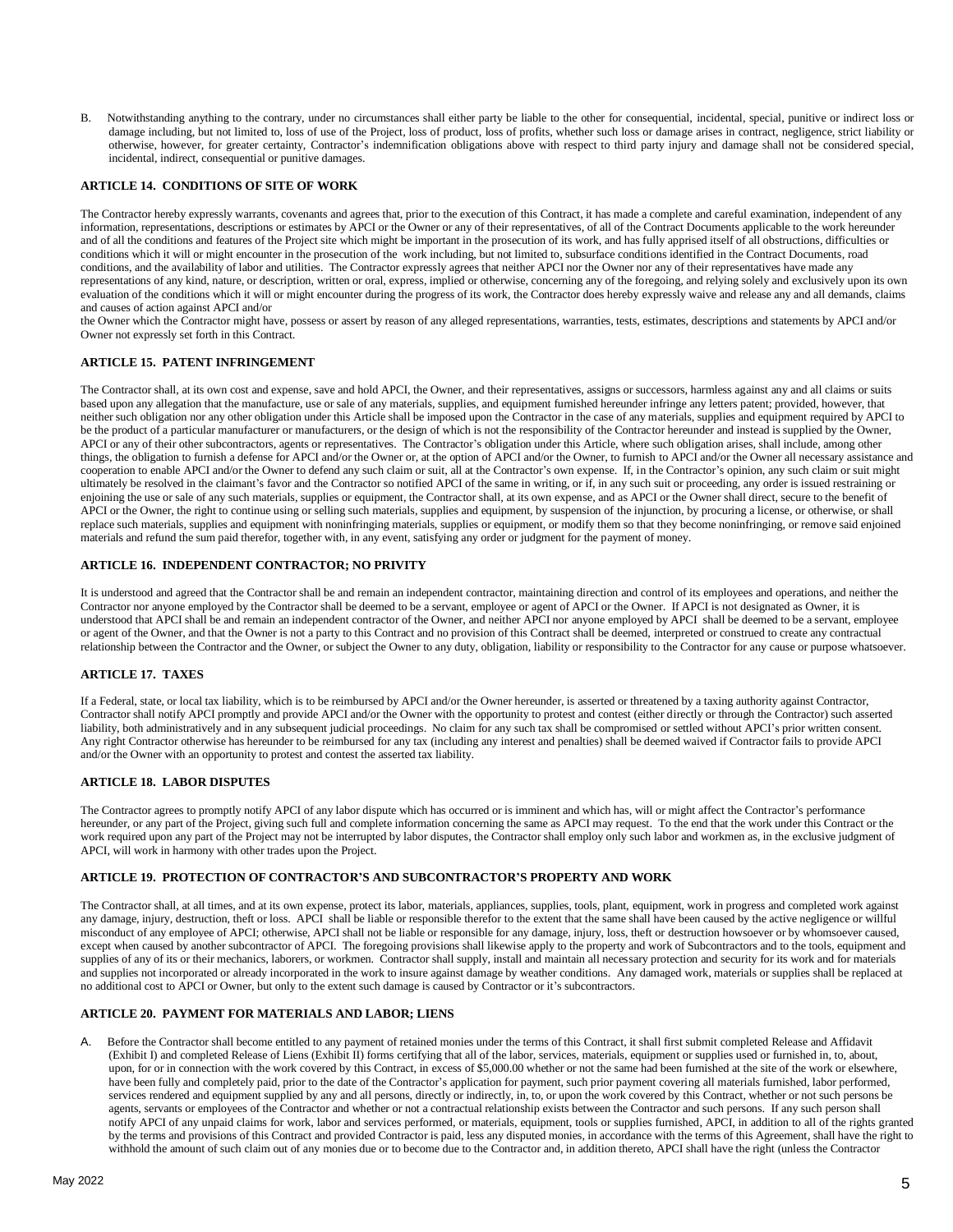shall have notified APCI that the Contractor denies liability for such claim and furnished for APCI's and the Owner's benefit such security and other indemnification on account of such claim, as is approved by APCI) to make payment of any such claim from and out of any monies due or to become due to the Contractor, such payment to be deemed a payment to the Contractor, under the terms and provisions of this Contract. The Contractor further agrees that, in the event that any suit be brought by any such person against the Owner or APCI, under any bond furnished by APCI to the Owner, or under any statute authorizing such suit, then, and in that event, the Contractor shall fully indemnify, defend and hold APCI and the Owner harmless from and against any and all claims, liabilities, losses, costs, counsel fees, expenses, damages, judgments, decrees, or appeals, by reason thereof, irrespective of whether or not the Contractor shall have received final payment and irrespective of whether or not the person suing had any contractual relationship with the Contractor, it being the intent of the parties hereto that the Contractor shall always be and remain exclusively liable to any and every person for any and all labor performed, materials furnished, services rendered or equipment supplied in, to, upon, about, for or in connection with the work covered by this Contract.

B. Provided payments are made to Contractor, less any disputed monies, in accordance with the terms of this Agreement, the Contractor does hereby covenant and agree that it will not, at any time or for any reason or cause, file or permit to be filed by any Subcontractors, materialmen, suppliers or laborers, any liens against the premises to which this Contract relates, or any part thereof, or against any building or buildings or other improvements erected or to be erected thereon, or file or permit to be filed by any Subcontractors, materialmen, suppliers, or laborers, any claim of any kind upon or under any performance or other bond which the Owner or APCI may have furnished, or assert, or permit to be asserted, any other claim of any kind, nature or description under any statute, state or federal, for any work or services performed or materials furnished, by, to or for the Contractor under this Contract or for any other thing which might have been done by or for the Contractor pursuant to this Contract or any modification thereof, or for any other ground, reason or cause whatsoever; and the Contractor, provided payments are made, less any disputed monies, in accordance with the terms of this Agreement, does hereby further covenant and agree that it does hereby release, for itself and its Subcontractors, materialmen, suppliers and laborers, the premises which are the subject of the work covered by this Contract, and each and every part thereof, and any and all buildings that may be erected thereon, from any and every lien, charge, claim or demand of any nature cause or ground, it being the intent of the parties hereto that the Contractor shall only possess those rights and remedies against APCI which are created by the terms and provisions of this Contract and are based upon the contractual relationship between APCI and the Contractor as defined and limited by this Contract. Pursuant to the covenant herein, Contractor agrees to keep the property to which this Contract relates free and clear of all liens, claims and encumbrances arising out of the performances of this Contract, and shall, at its own cost and expense take immediate action to remove any liens or encumbrances filed against the property by any Subcontractors, materialmen, suppliers or laborers.

#### **ARTICLE 21. DIMENSIONS, LEVELS**

Contractor shall be solely responsible for all locations, dimensions and levels, and no pleas as to instructions or orders received from any source, other than the information contained in deeds, plot drawings, and specifications, or in written orders of APCI, shall justify departure from the dimensions and levels required by the drawings. Contractor shall take its own measurements at the site, verifying same with the drawing and at the building, and will be held responsible for the proper fit of completed work in positions.

# **ARTICLE 22. PAYMENT AND TERMS THEREOF**

- A. Invoices shall be submitted in triplicate once a month only to the address specified by APCI.
- B. The amount of any monthly invoice shall be based upon the percentage satisfactorily completed of the various parts of the work, which shall include only the materials actually and physically incorporated into the Project during the period, as set forth in the cost breakdown submitted by the Contractor and approved by APCI, plus additional and/or extra work incorporated into this Contract via amendment during the month for which the invoice is submitted, less amounts previously billed and less the retained percentage as set forth in Clause D of this Article, and subject to the provisions of Article 20. Construction Change Orders shall be invoiced only once upon satisfactory completion of the Construction Change Order work. Partial billings of Construction Change Orders shall not be accepted by APCI.
	- (1) Additional or extra work added to the original Contract Price by means of addendum or Construction Change Orders shall be subject to the retained percentage as set forth in Clause D of this Article.
	- (2) Contractor shall submit separate invoices for:
		- (a) Progress Payments
		- **Retainage**
		- (c) Construction Change Orders
- C. A code of account numbers may be required by the Owner. Contractor shall break down, if requested, total contract cost into these accounts for use by the Owner in his accounting, and by the Contractor for progress payments. Progress payments shall be submitted to the Owner's field representative, for his approval, in the quantities and manner determined by APCI's Construction Engineering Department. Contractor is to furnish the completed cost breakdown per the code of amount, within two weeks after requested by APCI.
- D. Eighty-five (85) percent of the value of the work actually completed and invoiced by the Contractor and approved by APCI will be paid forty-five (45) days after receipt of invoice by APCI Accounts Payable Department. The balance of fifteen (15) percent thereof will be retained by APCI to insure the Contractor's full and complete performance of its obligations hereunder and shall become due and payable upon the acceptance by APCI and the Engineer of all material and work as being completed in accordance with this Contract, the determination of which may, at the option of APCI, be made by appropriate tests or inspections. Any and all tests or inspections shall be made within thirty (30) calendar days from the completion of the Contractor's performance hereunder. In such event such tests or inspections are not made within such time, through no fault on the part of the Contractor, the said retained percentage shall become due and payable at the expiration of such thirty (30) calendar day period.
- E. (1) As used in this Article, the following terms have the following meanings:
	- (a) "Contract Price," as used herein, shall mean the price set forth in or calculated by reference to this Contract, adjusted for any Construction Change Orders and adjusted pursuant to any Contract addenda;
	- (b) "Final Payment," as used herein, shall mean that payment by APCI to Contractor which, when added to all payments theretofore made by APCI to Contractor on account of the work and this Contract shall equal the Contract Price less the Retainage;
	- (c) "Retainage," as used herein, shall mean the excess of the Contract Price (adjusted for any Construction Change Orders and adjusted pursuant to any amendment) over the final payment as said Retainage is established in or by reference to this Contract.
	- (2) Acceptance of Final Payment by Contractor shall be evidenced by the negotiation of any check or draft utilized to effect such payment where such acceptance is not otherwise specifically evidenced in writing. Acceptance of Final Payment by Contractor shall be deemed Contractor's acknowledgment supported by and in consideration of such payment, that:
		- (a) The only amount remaining due to Contractor from APCI by reason of this Contract and the work is the Retainage;
		- (b) Contractor shall have, except with respect to its entitlement to the Retainage, by receipt of Final Payment released and forever discharged APCI from any and all claims for extra or additional work, damages for breach of contract, negligence on the part of APCI relating to the work or the Project site, damages for delaying performance of the work, interest, or any other claims of any nature whatsoever.
	- (3) Unless and until Contractor shall accept Final Payment and shall comply with all the requirements for payment of the Retainage set forth in this Contract, it shall not, notwithstanding anything contained in this Contract to the contrary, be entitled to payment of the Retainage.
- The Contractor agrees that any and all funds which it shall receive from APCI under and pursuant to the terms and provisions of this Contract will constitute trust funds in the hands of the Contractor to be held by it as trustee for the benefit of all persons, firms and corporations which have performed work, labor and services or furnished materials, equipment, tools, machinery or supplies in, to, about, or upon the work covered by this Contract for which they are entitled to assert a claim. The Contractor shall not, at any time or for any reason whatsoever, apply any of the funds received from APCI for any other purpose than the payment of the obligations incurred by it in the performance of its duties under this Contract until such time as all of such obligations have been fully and completely paid and discharged. The Contractor agrees that it will permit APCI, at any time requested by APCI, to examine its books and records for the purpose of ascertaining the Contractor's use and disposition of the funds received by it from APCI under the terms of this Contract.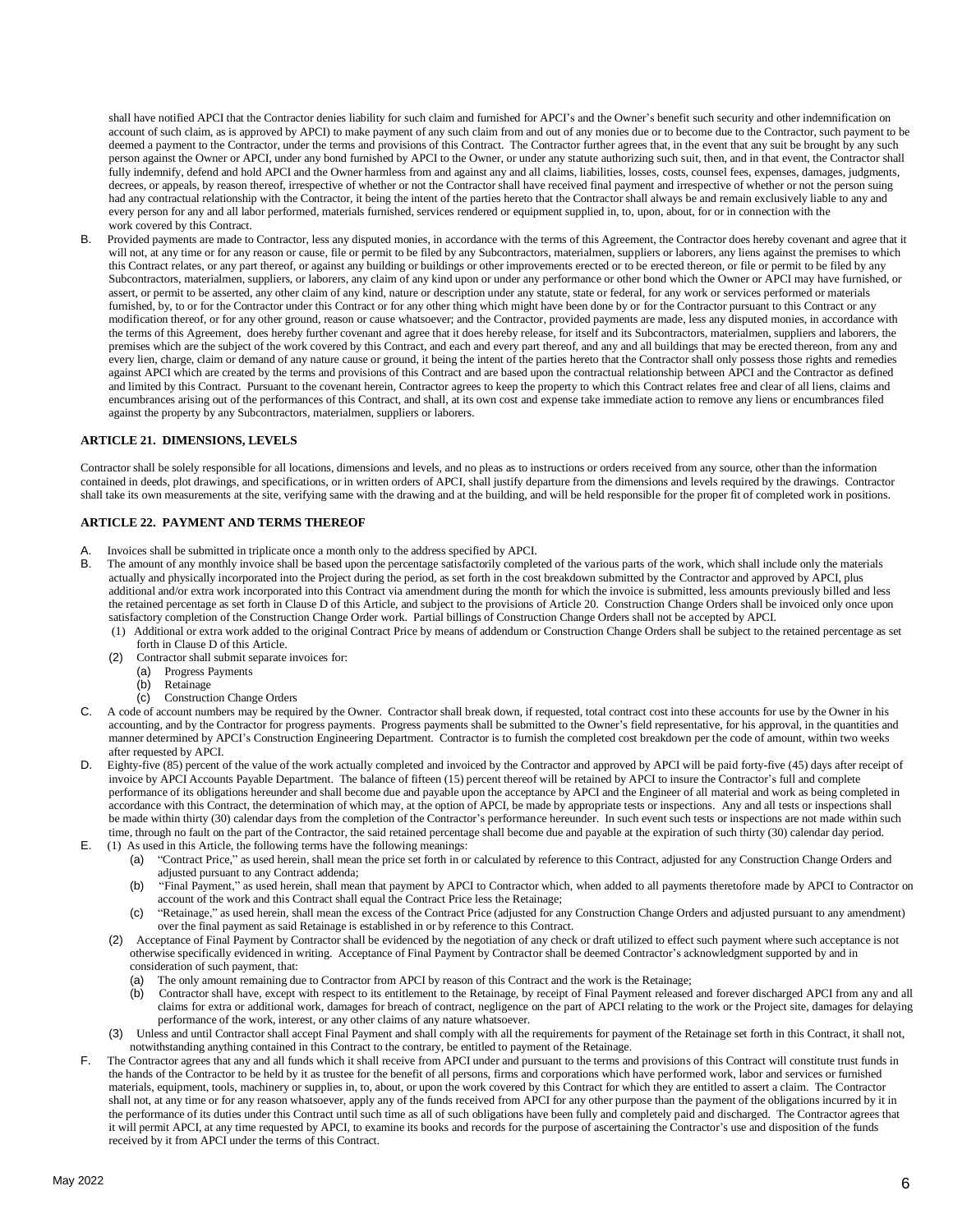- G. If at any time there shall be evidence of any lien or any other claim of any kind or description for which APCI or the Owner or the Project or any parts of facilities thereof may become liable, and which is chargeable to the failure of the Contractor to pay its Subcontractors, materialmen, suppliers or laborers, and/or when damage shall be caused by the Contractor to another subcontractor's work, then APCI shall have the right to retain out of any payment then due or thereafter to become due an amount sufficient, in the opinion of APCI, to completely indemnify APCI against any such lien or claim. If there shall prove to be any such lien or claim after all payments are made, the Contractor shall refund to APCI all monies that the latter may be compelled to pay in discharging or disposing thereof and of any other claim made in consequence of the Contractor's default and this obligation of the Contractor shall not be affected by the Final Payment.
- H. Contractor is required to submit all invoices no later than ninety (90) days following completion of work, failing this requirement shall relieve APCI from any obligation to make payment of invoices submitted later than ninety (90) days, unless delay of invoicing was directly attributable to the acts or omissions of APCI or was otherwise agreed to in writing by APCI.
- I. If the related Construction Agreement and/or scope of work requires the Contractor to develop a critical path network (CPN), no invoices will be paid until such CPN is received and approved by APCI

# **ARTICLE 23. BONDS; INSURANCE**

- A. Unless exempted by APCI, in writing, the Contractor shall provide Payment and Performance bonds in the amounts set forth in this Contract and shall furnish such bonds on the forms provided by APCI, prior to commencing work on the Project site.
- B. Liability Insurances: The Contractor agrees to furnish, prior to starting work at the Project site(s), certificate(s) of insurance on the forms furnished by APCI, or on a form acceptable to APCI, showing evidence of full compliance for the complete duration of the job, with the requirements established under the Insurance Coverage Requirements (Exhibit A) attached hereto. The Contractor further agrees that it will be responsible that the above compliance be also met by its Subcontractors, agents and suppliers doing work at the Project site(s).
- C. "All Risk " property damage and business interruption insurance: APCI or Owner has furnished, at its own expense, "All Risk" property damage and business interruption insurance coverage which includes the interests of the Contractor and lower tier contractors (hereinafter collectively referred to in this Article as "Contractors") for their respective ownership in the work hereunder (including labor, materials and equipment to be incorporated into the work) with respect to loss or damage to the work to be performed or incorporated hereunder, including related labor, materials and equipment to be incorporated by APCI and the Contractors hereunder. However, this insurance shall exclude the following: 1. nuclear and war risks, 2. loss or damage caused by governmental actions, 3. loss or damage to the tools or equipment (not to become part of the work) owned or rented by the Contractors, and 4. other exclusions common to an "All Risk" property damage and business interruption policy, such as faulty materials, faulty workmanship and errors in design. The Contractors shall be solely responsible for the first \$50,000 in cost for each loss covered by the policy, unless the loss is caused by the sole negligence of APCI. When a loss or damage occurs which is not caused by the sole negligence of APCI and for which there is coverage, the Contractors shall promptly make the proper detailed accounting of the costs thereof to APCI and shall deduct \$50,000 per occurrence from such accounting. If the loss which is not caused by the sole negligence of APCI and is not covered by the policy, the Contractor shall be solely responsible for the entire cost. Upon request APCI will furnish the Contractors with evidence of such insurance. In connection with the insurance required hereunder, all policies shall be written or endorsed to provide that that the insurer will endeavor to notify any parties in interest, in writing, at least thirty (30) days prior to cancellation or material change.

# **ARTICLE 24. TREATMENT OF DOCUMENTS; PATENTS AND INVENTIONS**

Any information, data, specifications, drawings, documents, blueprints or instructions submitted to the Contractor by APCI or by the Owner, their representatives or agents, or prepared by the Contractor, its employees, agents or contractors, including contracts, vouchers, expenditures and the like in connection with any work performed or to be performed hereunder, or any non-public, proprietary information obtained through performance under this agreement, shall be regarded as secret and confidential, and the Contractor's officers and employees shall not reveal their contents to any unauthorized person, firm or corporation, nor shall any unauthorized person, firm or corporation have access to them. All drawings, specifications, documents and other memoranda or writings relating to the work hereunder shall remain or become the property of APCI whether executed by or for the Contractor for APCI, or otherwise by or for the Contractor, or by or for a Subcontractor (previously approved by APCI) operating under the Contractor's supervision or direction, and all such documents and copies thereof shall be returned or transmitted to APCI forthwith upon termination or completion of the work, whichever may first occur. All subcontracts which may be

executed by the Contractor (with APCI's written approval) shall provide for, and the Contractor shall obtain thereunder, rigid adherence to terms similar to those contained in this Article. The obligations of the Contractor under the terms and provision of this Article shall continue even though any or all the work under this Contract may have been terminated or completed.

- B. It is agreed that the Contractor shall be obligated to transfer to APCI or its representatives, assigns, designees or successors, the benefits of all inventions, improvements, technical information and data resulting from or connected with the Contractor's work under this Contract and the Contractor agrees to execute or cause to be executed, any assignment or other documents necessary to assure to or vest in APCI or its representatives, assigns, designees or successors, all the benefits of as well as the entire right, title and interest in and to any such inventions, improvements, technical information or data, including the execution of any and all applications for United States or foreign patents as APCI, or any of its representatives, assigns, designees, or successors may request, giving such assistance as is reasonably necessary for obtaining full patent protection for such inventions or improvements in the United States and in any foreign countries, all as directed by APCI or any of its representatives, assigns, designees or successors. It is understood that all costs and expenses of the Contractor previously approved by APCI, in taking any of the steps required by APCI hereunder, shall be reimbursed to the Contractor by APCI.
- C. Any proposed publications, announcements, or other communications regarding performance associated with this Contract, including but not limited to facility capacity, production, scope, schedule, cost, and photographic depictions shall be submitted to Air Products and Chemicals, Inc. for review and written approval prior to publication. Contractor is advised to utilize Air Products Corporate Sourcing Organization as a "single point of contact" for any submissions related to communications. Contractor, Contractor's Subcontractors and Contractors Invitee's shall not take any photos on the Project site without written permission from APCI or the Owner.

#### **ARTICLE 25. SAFETY AND SECURITY; EXCLUSION OF UNAUTHORIZED PERSONS**

- A. Contractor acknowledges its duty to furnish each of its employees employment, and places of employment, free from recognized hazards and unsafe conditions causing, or likely to cause, death or serious physical or material harm and agrees to comply with all safety and health standards promulgated under the Occupational Safety and Health Act of 1970 as amended. Contractor acknowledges that the sole responsibility for the safety of Contractor's employees, and for compliance with the Occupational Safety and Health Act of 1970 regarding such employees, rests with Contractor. During the performance of the work, Contractor, its employees, Subcontractors, agents and invitees shall strictly comply with all safety, fire, health and other applicable rules and regulations of Owner and APCI. Contractor shall be responsible to familiarize itself and each of its employees, Subcontractors, agents and invitees with such rules and regulations, and in the event any of them violate any such rules and/or regulations, Contractor shall cause such persons to be dismissed permanently from the Project. Owner and APCI reserve the sole right to determine if such act, or failure to act, constitutes a violation or deviation of any such rules and regulations. Contractor expressly agrees to review its Safety and Health Program for the work with APCI prior to beginning performance of the work and during the performance of the work, and to demonstrate to APCI, during the performance of the work, that it is fully complying with all applicable laws, rules and regulations. Contractor agrees to indemnify, defend and hold harmless Owner and APCI from any expense, liability, loss, claim, penalty or fine resulting directly or indirectly from Contractor's failure to comply with the aforementioned safety and health standards. Contractor further understands and agrees that any violation of applicable safety and health laws, rules or regulations shall be sufficient cause for termination by APCI or Owner pursuant to Article 9 Clause A hereof.
- B. The Contractor shall, at its own expense, cooperate with APCI and the Owner in all reasonable safety precautions in connection with the Project, and comply with all requirements of APCI or the Owner, or any governmental authority having an interest in the work, concerning the secrecy of any part or aspect of the work or of the Project, and shall not permit any person to enter upon the premises of APCI or the Owner at the Project site or elsewhere, except in accordance with the safety and security requirements of APCI, the Owner or such governmental authority having an interest in the work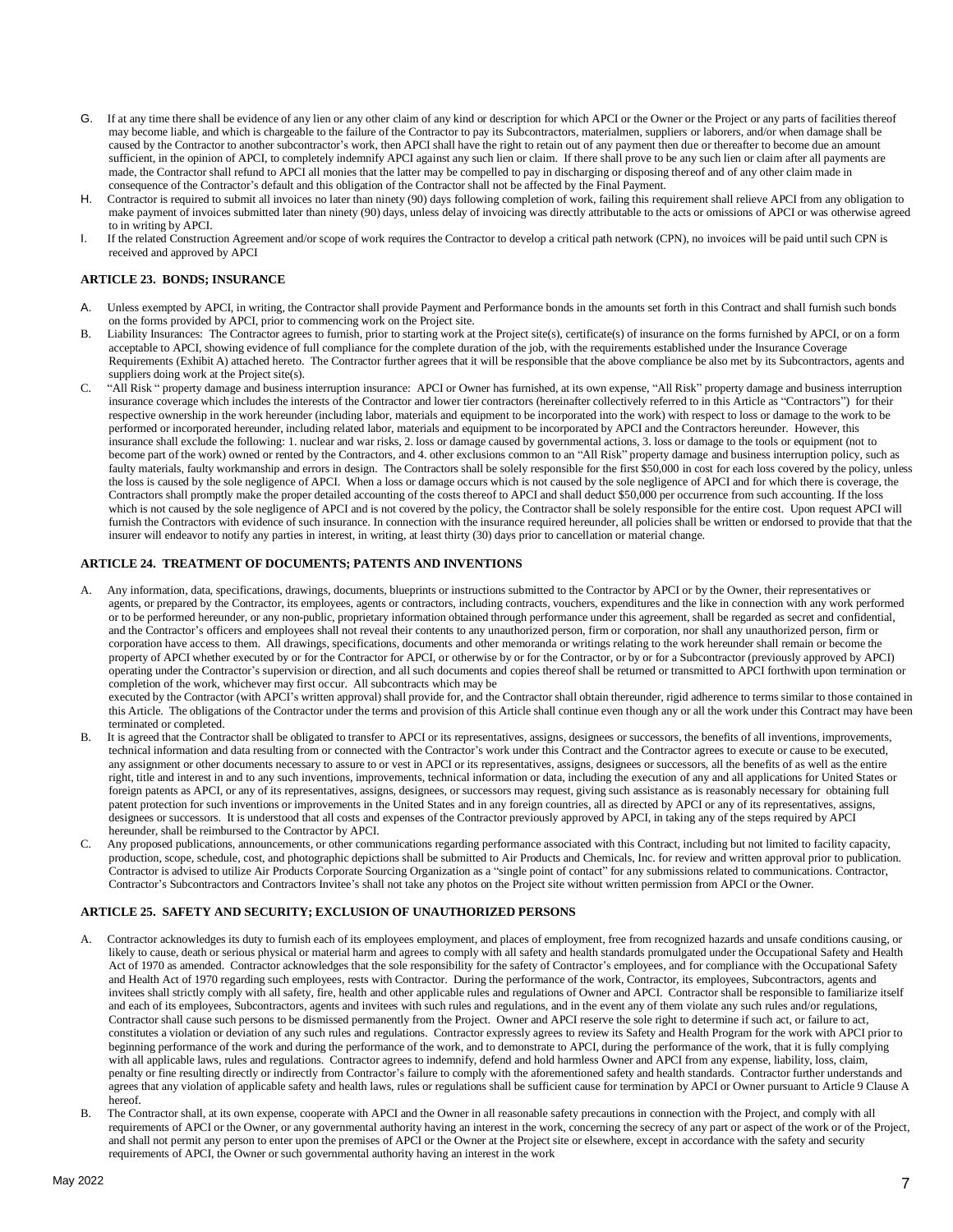#### **ARTICLE 26. COMPLIANCE WITH ANTI-CORRUPTION LAWS / CODE OF CONDUCT**

- A. Contractor represents, warrants and covenants, on behalf of itself and the Contractor Group (defined below):
	- (1) Contractor has read, understands and will comply with all Anti-Corruption Laws. "**Anti-Corruption Laws**" mean any applicable foreign or domestic anti-bribery and anti-corruption laws, regulations, rules, or orders, as amended from time to time, and shall always include for purposes of this Agreement the U.S. Foreign Corrupt Practices Act ("**FCPA**") and UK Bribery Act 2010 ("**UKBA**") as each may be amended irrespective of the location of any performance or nationality or residence of the parties.
	- (2) No employee, officer, director, representative or agent of Contractor, or of any of Contractor's parents, subsidiaries, partners, or affiliates (collectively, the "**Contractor Group**"), is a "Government Official or Entity". "**Government Official or Entity**" shall include any governmental, military, political or public international organization or entity, or any department, subdivision, agency, or instrumentality of the same, including any state or government-owned or controlled business or entity, any political party, or any officer, employee or candidate for office of any of the foregoing, or any person acting for or on behalf of any of the foregoing.
	- (3) Contractor Group has not and will not, directly or indirectly, pay, give, promise, or offer (or authorize any of the foregoing) any money, gifts or anything of value to any Governmental Official or Entity or to any other person, or accept or receive any money, gifts, or anything of value, for purposes of: obtaining or retaining business for or with, or directing business to, any person, including, without limitation, Air Products; influencing any official act, decision or omission of any Government Official or Entity; inducing any Government Official or Entity to do or omit to do any act in violation of its lawful duty; or securing any improper advantage.
	- (4) Except as previously disclosed by Contractor to Air Products in writing, (i) there have been no accusations, allegations, claims, investigations, informal inquiries, indictments, prosecutions, charges, or other enforcement actions against the Contractor Group relating to bribery, corruption, money laundering, fraud, obstruction of justice, racketeering, or any other legal or ethical violation, and (ii) Contractor Group has never violated any Anti-Corruption Law or caused any other party to be in violation of any Anti-Corruption Law.
	- (5) Contractor shall promptly notify Air Products in writing in the event that any of the foregoing representations or warranties are not true or are no longer true, or in the event of a breach of any of the foregoing representations, warranties and covenants. Contractor shall reaffirm compliance in writing if requested by Air Products at any time.
- Contractor will maintain financial books and records that timely, completely, fairly and accurately reflect in reasonable detail all financial transactions, in accordance with all applicable laws including the Anti-Corruption Laws, and shall maintain such books and records for at least three years after the expiration or termination of this Agreement, and Contractor agrees that Air Products, or its outside auditors, shall be permitted upon request to audit Contractor's books, accounts, records and invoices and accompanying documentation for compliance with any applicable Anti-Corruption Laws. Contractor agrees to cooperate fully in any audit or in connection with any investigation regarding any potential violations of the Anti-Corruption Laws in connection with this Agreement.
- C. Contractor shall ensure that all members of the Contractor Group comply with the covenants in this Section. Contractor additionally agrees that it shall "flow down", for the express benefit of Air Products, all of the provisions in this Section to any contractor or subcontractor of the Contractor performing work in relation to this Agreement. Contractor shall ensure that any such contractor or subcontractor agrees to comply with and be bound by the provisions of this Section, and Contractor shall be liable to Air Products for any violations, breach or non-compliance by any of Contractor's contractors or subcontractors.
- D. Contractor understands and agrees that any misrepresentation, breach, or violation under this Section shall constitute a material breach of the Agreement entitling Air Products to terminate the Agreement and to withhold further performance without prejudice to any other rights or remedies available under this Agreement or at law or in equity. Air Products may also suspend performance or withhold payments if it has a good faith belief that Contractor has violated, intends to violate, or may have violated any Anti-Corruption Laws. CONTRACTOR SHALL DEFEND, INDEMNIFY AND HOLD AIR PRODUCTS HARMLESS FROM AND AGAINST ANY CLAIMS, COSTS, LOSSES, PENALTIES OR DAMAGES OF ANY KIND, INCLUDING ATTORNEY FEES, ARISING FROM OR RELATING TO ANY MISREPRESENTATION, VIOLATION OR BREACH BY CONTRACTOR OR ANY MEMBER OF THE CONTRACTOR GROUP OR ANY PERSON OR ENTITY ACTING ON THEIR BEHALF OF ANY OF THE PROVISIONS UNDER THIS SECTION.
- E. Contractor agrees to abide by APCI's Code of Conduct in connection with the transactions contemplated by the Purchase Order and in its dealings with APCI. The APCI Code of Conduct is available for review by accessin[g www.airproducts.com/codeofconduct.](http://www.airproducts.com/codeofconduct.)
- F. Contractor shall abide by the Air Products' Human Rights Policy and all applicable national laws and international treaties concerning human rights, labor rights, and human trafficking and slavery. Consistent with the United Nations Universal Declaration of Human Rights and the International Labor Organization's Declaration on Fundamental Principles and Rights at Work, Contractor shall endeavor to prevent, mitigate, and account for the impacts of its activities in connection with the transactions contemplated by the Purchase Order on the human rights of individuals directly or indirectly affected by their supply chains.

APCI reserves the right to conduct a due diligence review to confirm Contractor's compliance with this Section 26F. Contractor shall cooperate with any reasonable due diligence requests of APCI. If APCI is not satisfied that Contractor is in compliance with this Section 26F, APCI reserves the right to suspend or terminate the Purchase Order. APCI does not assume a duty under this Section 26F to monitor Contractor including, without limitation, for compliance with laws or standards regarding working conditions, pay, hours, discrimination, forced labor, or child labor.

## **ARTICLE 27. PRECEDENCE; DISCREPANCIES**

- The terms, provisions, and conditions of the Construction Agreement shall take precedence over those set forth in the General Conditions, Specifications and Drawings, in the event of any inconsistency.
- B. Discrepancies Anything mentioned in the Specifications and not shown on the Drawings or anything shown on the Drawings and not mentioned in the Specifications, shall be of like effect as if shown and mentioned in both. In cases of difference between Drawings and Specifications, or in any case of discrepancy in the Drawings, or Specifications, the matter shall be immediately submitted to APCI's representative without whose decision such discrepancy shall not be adjusted by Contractor, save only at his own risk and expense. No work shall proceed without proper drawings and specifications.

#### **ARTICLE 28. ENTIRE AGREEMENT; MODIFICATIONS; NOTICES; GOVERNING LAW**

- A. It is expressly agreed that this Contract constitutes the entire and only agreement between the parties hereto, superseding any previous agreements or understandings; that there are no agreements, understandings or covenants between the parties of any kind, nature or description, expressed or implied, oral or otherwise, pertaining to the work hereunder, which have not been set forth herein; and that this Contract cannot be modified, altered, amended, changed or canceled nor any provision hereof waived or abrogated, except by an instrument in writing duly executed and acknowledged on behalf of APCI and APCI's officer or representative who has executed this Contract on behalf of APCI or by the representative duly authorized in writing by such person.
- B. Notices authorized under this Contract shall be sufficient and effective only if in writing and sent by prepaid mail or delivered to the parties at their addresses stated in the Contract Documents to the attention of such persons as have executed this Contract on behalf of the parties or their representatives duly authorized by them in writing. C. This Contract, and all disputes between the parties pertaining to the work, shall be governed by the laws of the Commonwealth of Pennsylvania without giving effect to its

conflicts of law provisions.